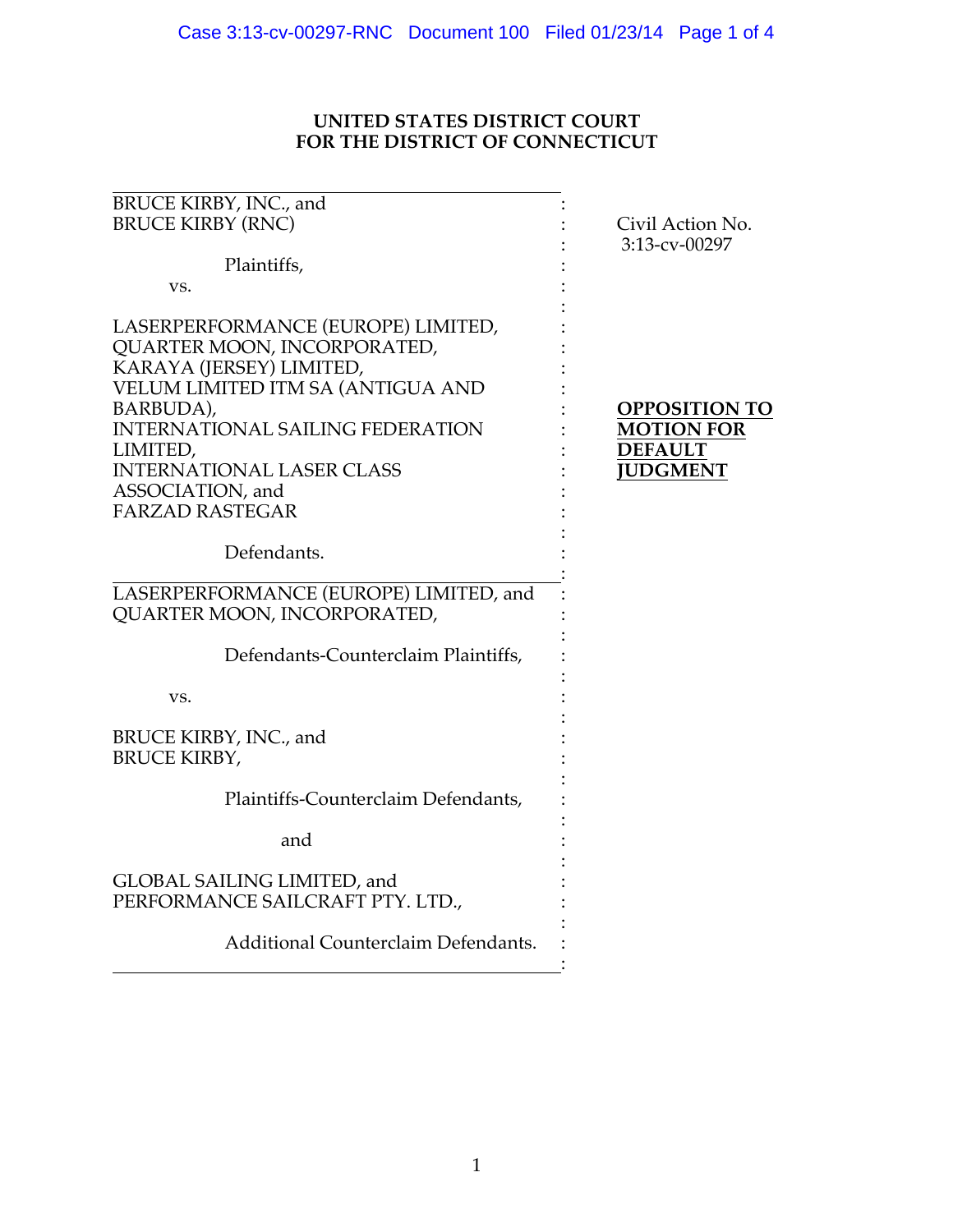#### **Opposition To Motion For Default Judgment**

Counterclaim Defendant Performance Sailcraft Pty. Ltd., ("PSA"), by and through its undersigned counsel, opposes Counterclaim Plaintiffs LaserPerformance (Europe) Limited/Quarter Moon, Inc.'s Motion for Default Judgment (Doc. 86) filed against PSA. As discussed below, good cause exists for the denying the Motion as default judgment has not yet been entered, Counterclaim Plaintiffs will not be prejudiced, PSA's delay in responding was not willful, and PSA has a meritorious defense – lack of personal jurisdiction. PSA has filed its Motion to Dismiss under Rule 12(b)(2) together herewith.

Under Federal Rule of Civil Procedure 55(c), a court may set aside an entry of default for "good cause shown." More specifically, the Second Circuit has set forth three criteria that must be assessed in order to decide whether to relieve a party from the entry of default: "'(1) whether the default was willful; (2) whether setting aside the default would prejudice the adversary; and (3) whether a meritorious defense is presented*.*'" *Altamirano v. Copiague Financial Corp*., 2007 U.S. Dist. LEXIS 30310 (D. Conn., April 25, 2007) (quoting *Enron Oil Corp. v. Diakuhara, 10 F.3d 90, 96 (2d Cir. 1993)*.

Notably, courts have determined that the aforementioned standard "is more relaxed where, as here, a default judgment has not been entered." *Id.* Moreover, default judgments are "generally disfavored and reserved for rare occasions." *See Altamirano* at 2 (citing *Pecarsky v. Galaxiworld.com, Ltd*., 249 F.3d 167, 174 (2d. Cir. 2001)).

2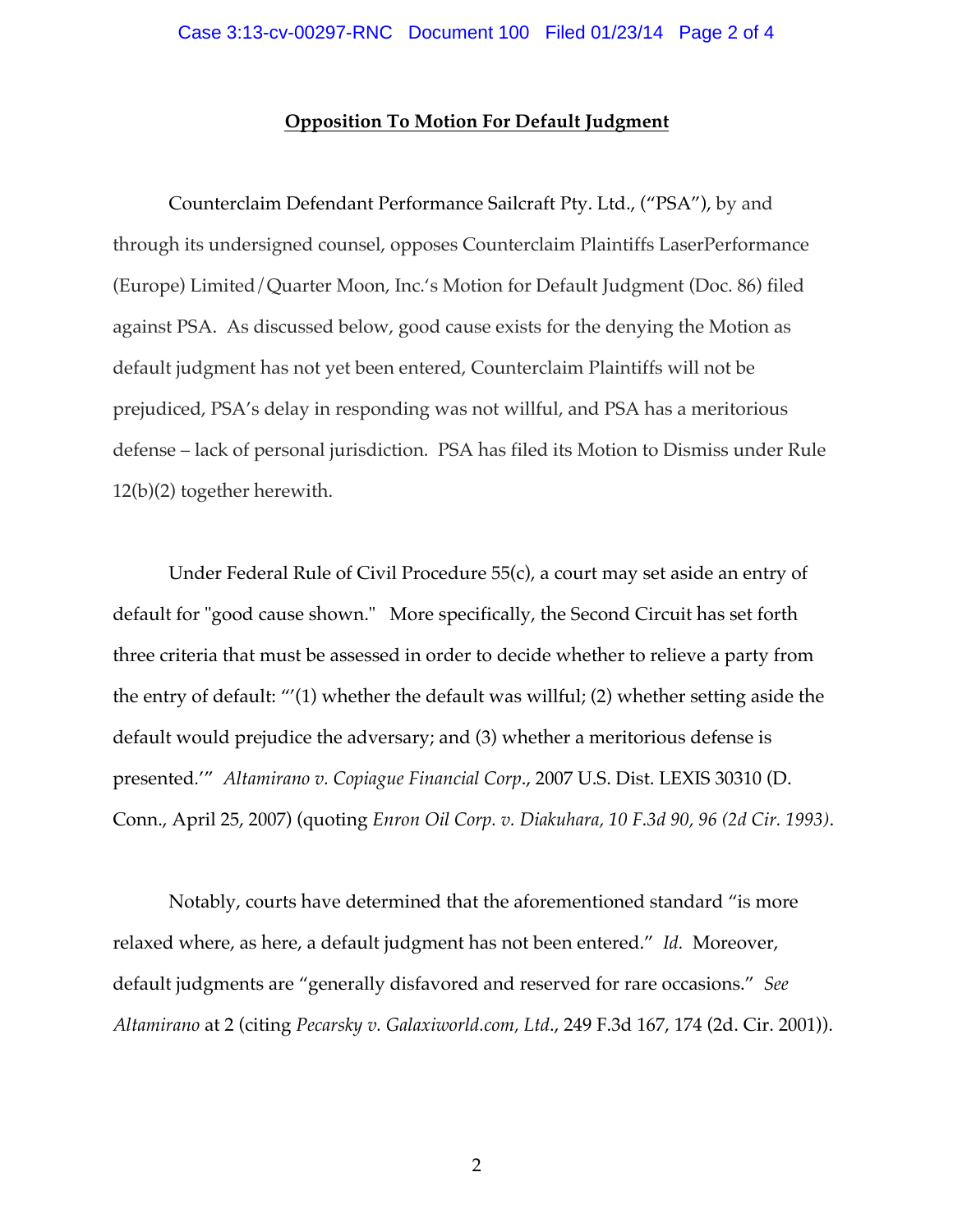#### Case 3:13-cv-00297-RNC Document 100 Filed 01/23/14 Page 3 of 4

Here, PSA's delay in responding to the Motion has not been willful. Courts have defined willfulness in this context as "requiring bad faith" and where a defendant's conduct is "egregious." *See Altamirano* at 4 (citing *SEC v. McNulty*, 137 F.3d 732, 738 (2d Cir. 1998). PSA's delay in responding was largely due to fact gathering for its Motion to Dismiss and logistical difficulties given its location in Australia.

The Counterclaim Plaintiffs will not be prejudiced by setting aside a default. Mere delay standing alone does not establish prejudice. *See id* (citing *Enron Oil Corp*., 10 F.3d at 98). In order for a party to be prejudiced there must be "loss of evidence, the unavailability of witnesses or roadblocks to discovery" *Id* at 6. There is no such potential injury here, as, among other reasons, fact discovery is ongoing and not set to close until September 22, 2014.

Moreover, as set forth in its Motion to Dismiss, PSA has a meritorious defense - this Court lacks personal jurisdiction over PSA. In particular, this Court lacks personal jurisdiction as:

- ! None of the tortious conduct alleged in the Counterclaims occurred in Connecticut as required by Section 33-929 of the Connecticut General Statutes, the long-arm statute that applies to foreign corporations; and
- ! Even if a Connecticut long-arm statute would permit this Court to exercise jurisdiction over PSA, the exercise of such jurisdiction would not comport with "traditional notions of fair play and substantial justice," because PSA does not have "minimum contacts" with Connecticut, and because submitting PSA to the jurisdiction of Connecticut courts would be unreasonable under the facts of this case.

WHEREFORE, for the foregoing reasons, and for those reasons more